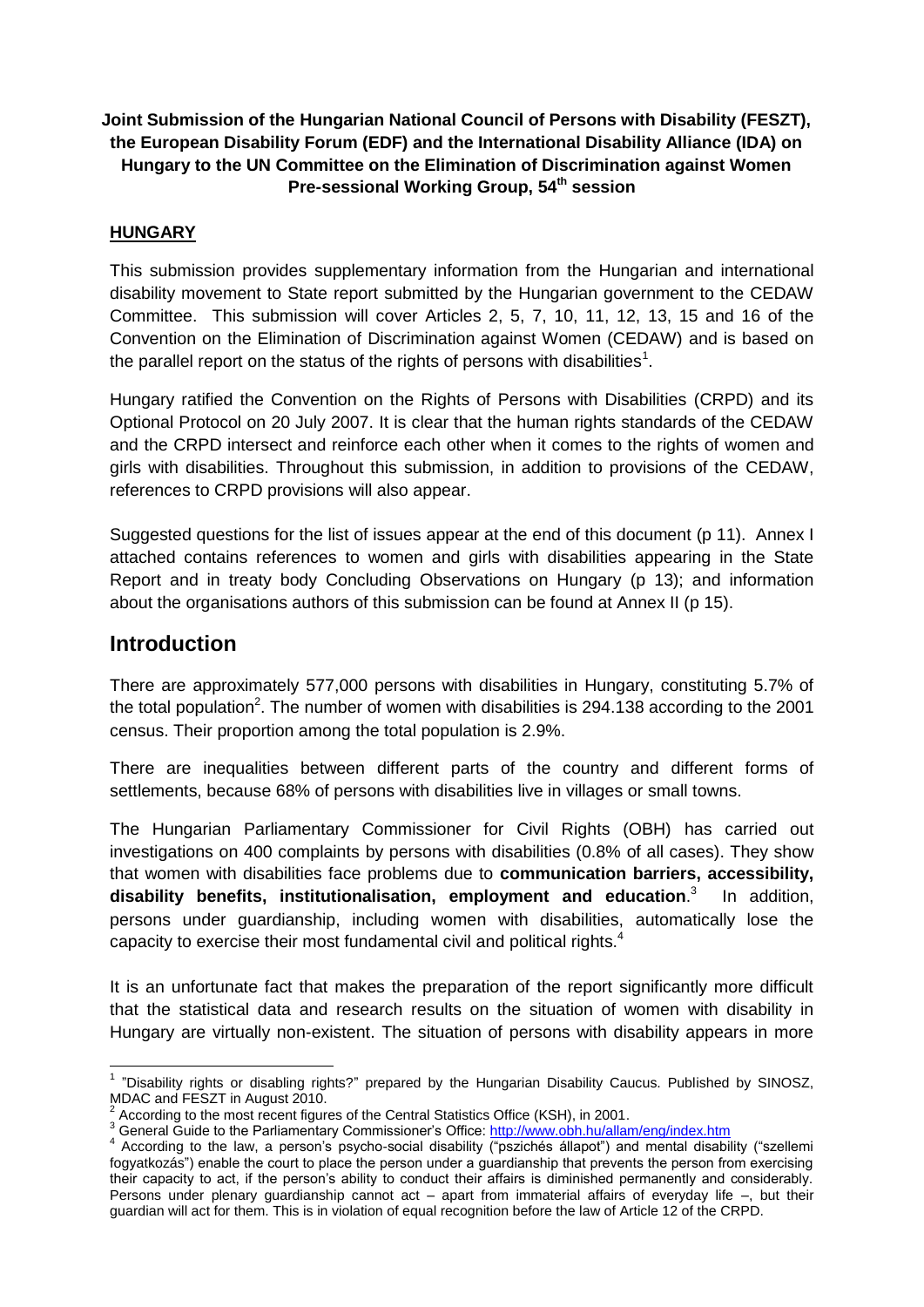and more basic and applied research works as a topic, but surveys specifically about women with disability are very rarely carried out, let it be about demographics, health care analysis, assessing their needs or their employment situation.

Hungarian society considers persons with disability as asexual creatures, which naturally implies that there is no space for gender-related topics such as the problems of multiple discrimination of women with disability, the advocacy and awareness-raising regarding the femininity and motherhood of women with disability, or depicting women with disability as women in the media and in public life. Such issues and topics, working out or implementing the model experiments of specific services are undertaken solely by non-governmental organisations dealing with women's issues or disability issues, and their financing is uncertain, typically solved by applying for project-based supports.

# **Lack of policy concerning women with disabilities**

Hungarian **statutory provisions do not make a single reference** to women with disabilities. Therefore, women with disabilities are invisible to the Hungarian legal system. Although Hungary's National Disability Programme<sup>5</sup> recognises that women with disabilities are subject to multiple discrimination, **no action plan has been developed** to address this.

Also, the **programmes of Hungary's National Development Agency**<sup>6</sup> **do not include any projects** to improve the condition of women with disabilities. Neither programmes to boost equal opportunities for women, nor those aiming to bolster equal opportunities for persons with disabilities make specific mention of women with disabilities.

# **Multiple discrimination (Article 2)**

The Constitution of the Republic of Hungary stipulates prohibition of discrimination as a general mandate of the law.<sup>7</sup> The Constitution and the Act  $CXXV^8$  both require that men and women be treated equally. Article 8 of Act CXXV of 2003, on equal treatment and the promotion of equal opportunities prohibits all forms of discrimination based on any real or assumed disability. It also prohibits discrimination based on a real or assumed health condition.

Act CXXV establishes the Equal Treatment Authority (EBH) $9$  as the body authorised to investigate cases where equal treatment is violated. The EBH's traits protected by law

6 [Nemzeti Fejlesztési Ügynökség, NFÜ]

 $\overline{a}$ <sup>5</sup> Országos Fogyatékosügyi Program, OFP http://www.szmm.gov.hu/main.php?folderID=1295

 $7(1)$  Everyone is equal under the law. Everyone shall have legal capacity.

<sup>(2)</sup> Hungary ensures fundamental rights to all, without any discrimination based on sex, race, colour, ethnic or social origin, national origin, handicap, language, religion, political or any other opinion, property, birth or other condition.

<sup>(3)</sup> Men and women have equal rights.

<sup>(4)</sup> Hungary shall institute measures aimed at achieving equality and preventing the lack of equal Opportunities. Article XIV of the Basic Law of Hungary<br><sup>8</sup> Act CXXV of 2002 an Equal Treatment and Premeti

Act CXXV of 2003 on Equal Treatment and Promotion of Equal Opportunities [Az egyenlő bánásmódról és az esélyegyenlőség előmozdításáról szóló 2003. évi CXXV. törvény, Ebktv.] <http://www.egyenlobanasmod.hu/data/SZMM094B.pdf>

<sup>&</sup>lt;sup>9</sup> Egyenlô Bánásmód Hatóság, EBH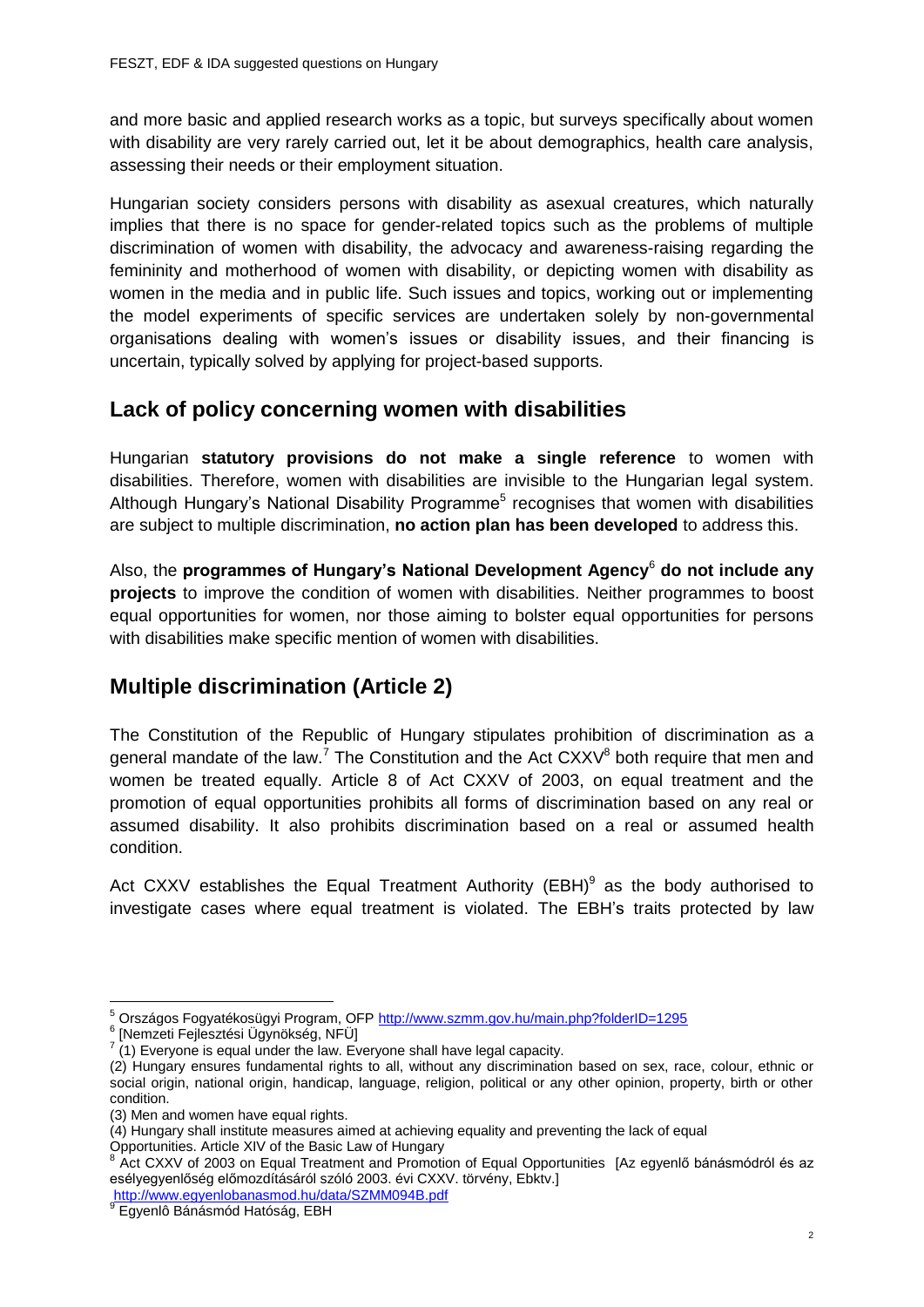include disability, and **in recent years there have been numerous investigations of**  disability-related matters.<sup>10</sup>

There are **no specified statues, policies or programs for women with disabilities** This is all the more regrettable because legislators have come to realise that women with disabilities are subject to multiple discrimination, both on account of their gender and on account of their disability.<sup>11</sup> **Hungary's legal system does not specifically designate multiple discrimination** as such. Although this does not exclude the possibility of multiple discrimination being a prohibited behaviour, it does not provide legal protection in the event that both forms of discrimination occur simultaneously. However, the Advisory Board of the Equal Treatment Authority issued a resolution on the definition of "other status" in April 2010 and according to this interpretation if somebody claims that s/he is discriminated against on more than one ground, multiple discrimination may be declared.<sup>12</sup>

Further, Hungarian **law does not recognise the requirement of reasonable accommodation**. <sup>13</sup> This makes it particularly **difficult to apply legal remedies for discrimination**, because persons with disabilities often suffer discrimination through the denial of reasonable accommodation.<sup>14</sup> The six-member Advisory Board affiliated with EBH, initiated a legislative modification to codify the reasonable accommodation requirements for persons with disabilities.

# **Political and public life (Article 7)**

### *Right to vote*

According to the new Basic Law of Hungary, in force from 1 January 2012, the court is entitled to decide on the right to vote of persons with disabilities upon an individualised assessment in the framework of the guardianship procedure. This means that the **political participation of women with disabilities remains limited** in Hungary in the case that the legal capacity of the person concerned is restricted, thus he/she is placed under guardianship. It is cause for concern that the courts, in possession of the psychiatric forensic opinion, will decide on the right to vote exclusively on the fact of the disability of the person.

In 2009, the Ombudsman issued sharply worded criticism with respect to the voting rights of persons with disabilities. The report highlights that "contrary to obligations set forth in the UN Convention on the Rights of Persons with Disabilities and the European Convention on Human Rights persons placed under guardianship and those held in captivity automatically

 $\overline{a}$  $10$  In 2009: six out of fourteen investigated cases yielded a decision finding violation of law, four cases were settled, in one case the procedure was terminated, and in three cases no legal injury was found. <http://www.egyenlobanasmod.hu/index.php?g=cases.php>

<sup>11 &</sup>quot;Women with disabilities and minority enthnic people with disabilities may face multiple discrimination Therefore, it is an important principle that measures should be based on individual needs." The National Disability Programme [Országos Fogyatékosügyi Program OFP) Chapter I.

[http://www.egyenlobanasmod.hu/data/TTaf\\_201004.pdf](http://www.egyenlobanasmod.hu/data/TTaf_201004.pdf)

<sup>&</sup>lt;sup>13</sup> "Reasonable accommodation" means necessary and appropriate modification and adjustments not imposing a disproportionate or undue burden, where needed in a particular case, to ensure to persons with disabilities the enjoyment or exercise on an equal basis with others of all human rights and fundamental freedoms; Article 2 of the UN Convention on the Rights of Persons with Disabilities

<sup>&</sup>lt;sup>14</sup> In her study, EBH's chairwoman highlights that "compared with the Convention, the Ebkty (1) has a limited material effect; (2) it does not contain provisions with respect to reasonable accommodation; and (3) favorable treatment is subject to more stringent conditions". [Analysis of Act XCII of 2007 on the promulgation of The Convention on the Rights of Persons with Disabilities and Optional Protocol and Act CXXV of 2003 on Equal Treatment and Promotion of Equal Opportunities].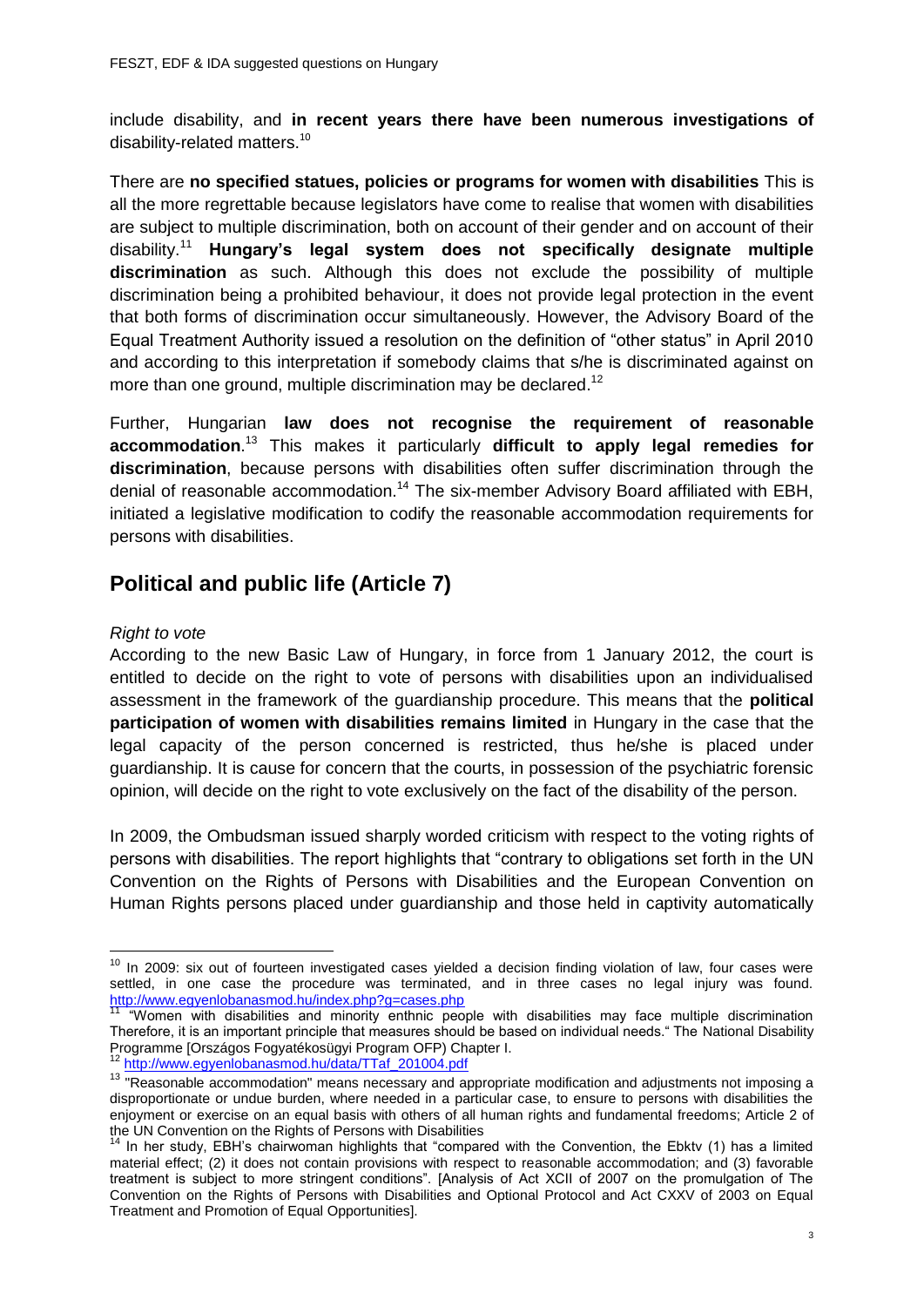**lose their right to vote** under the Constitution."<sup>15</sup> The report also found that "with respect to persons with disabilities electoral procedures, **establishments and materials are**  inadequate, are not accessible, and do not comply with the criterion of being easily **understandable**. These problems cause **infringements to the right to general, equal, and direct vote by secret ballot; as well as with respect to the prohibition of discrimination; and the equal opportunity principle**. Furthermore, it fails to comply with Article 29 of the UN Convention on the Rights of Persons with Disabilities which guarantees persons with disabilities the right to participate in political life and public affairs."<sup>16</sup> The OHCHR thematic study on participation in political and public life by persons with disabilities<sup>17</sup> reinforces that there is no reasonable restriction nor exclusion permitted regarding the right to political participation of persons with disabilities.

### *Representation of women with disabilities in decision-making positions*

In Hungary, persons with disability are typically not in any influential, decision-making positions, or, if yes, almost exclusively only men with disabilities can be met in these positions, such as for example member of parliament, head of department of a ministry, managing director of a supported employment organisation, etc. Women with disability are practically not in a decision-making position, and therefore the likelihood of anyone turning the attention of the society and the public to their cumulatively disadvantageous situation decreases even further.

There are no **programs which could encourage women with disability to run for elections** at local and national politics and increase their visibility and participation in society.

#### *Lack of portrayal of women with disability in the media*

In the media, persons with disability appear only as human beings with disability, and not as men or women with disability. The topic of programs dealing with their problems is typically about their disability, and not about their own femininity or motherhood.

# **Education (Article 10)**

A study compiled in 2008 reports that *one* of the areas that most lags behind is education*. 18* **Anomalies in the educational system**, **everyday discrimination** against persons with disabilities have constituted the subject of several investigations by the Ombudsman. Infringement of equal opportunity is perpetrated from kindergarten care right up to higher education, simply by the fact that **the majority of educational institutions fail to comply with the requirement of accessibility**. Over and above legal and physical barriers, the introduction of **inclusive education is significantly impeded by society's resistance**, the **lack of appropriate training for teachers** and the **underfinancing** of the educational system.

**.** 

<sup>&</sup>lt;sup>15</sup> Hungary's Parliamentary Commissioner's Office (OBH), in its ombudsman report OBH 2405/2009. "Sérül a fogyatékos emberek választójoga [The Voting Rights of Persons with Disabilities are Breached]" [http://www.parlament.hu/angol/act\\_c\\_of1997.htm](http://www.parlament.hu/angol/act_c_of1997.htm)

<sup>&</sup>lt;sup>16</sup> Report of the Parliamentary Commissioner on Civil Rights on case number OBH 2405/2009.

<sup>17</sup> [A/HRC/19/36,](http://www2.ohchr.org/english/bodies/hrcouncil/docs/19session/A.HRC.19.36_English.pdf) 21 December 2011

<sup>18</sup> Dr. Ádám Kósa and Dr. László Gábor Lovászy, Ph.D. (2008) A fogyatékossággal élô személyek jogairól szóló egyezmény értékelése és kritikája a jelnyelvhez kapcsolódó jogok vonatkozásában [The Evaluation and Critique of the Convention on the Rights of Persons with Disabilities With Respect to Rights Associated With Sign Language], SINOSZ, 2008. (Only in Hungarian.)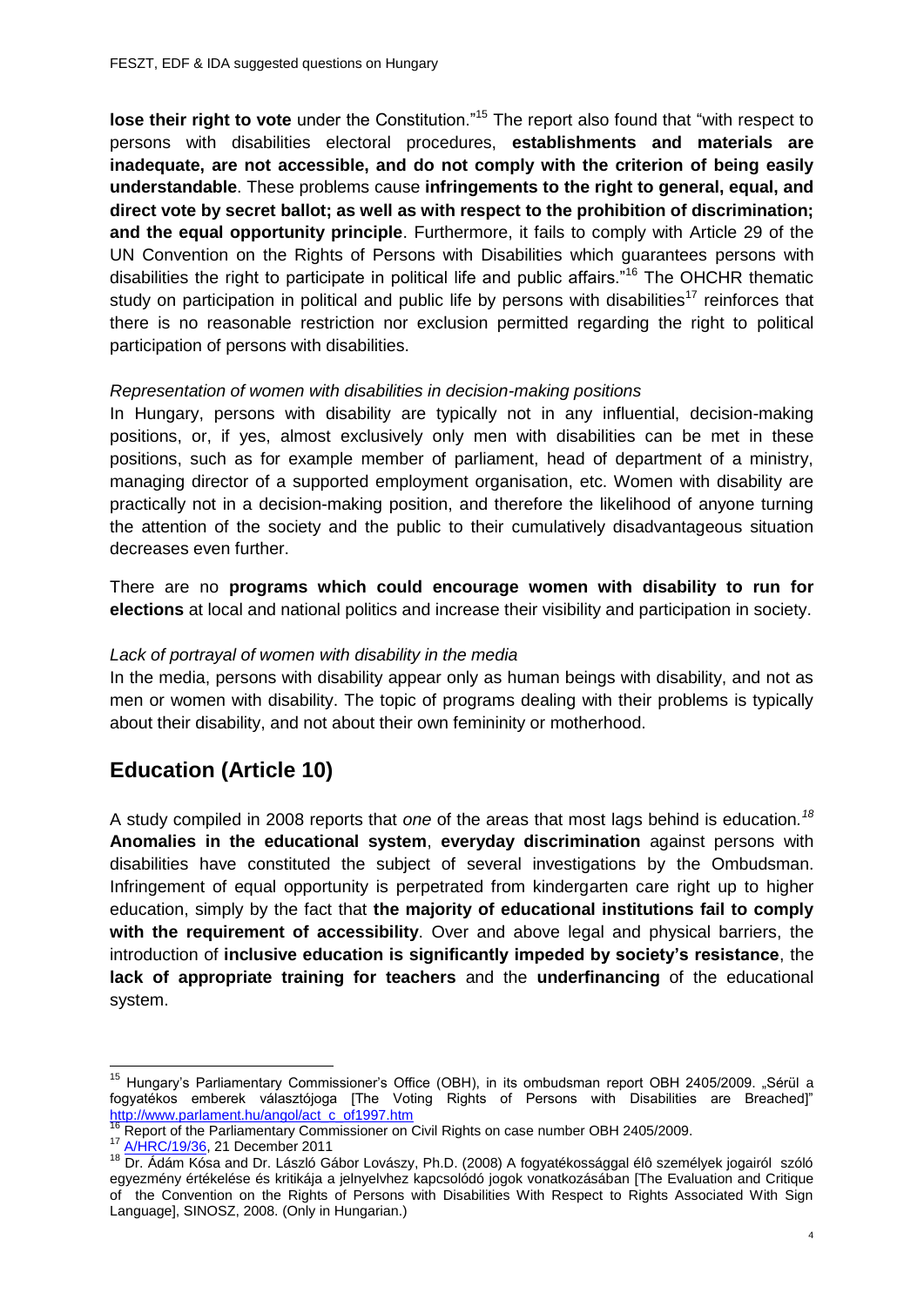Therefore, it is no surprise that the level of education of persons with disabilities is lower than that of those without disabilities.<sup>19</sup> With respect to persons with disabilities:

- 32% did not finish primary school,
- 39% completed their primary education.
- 25% had vocational training or the diploma of a secondary school,
- $\bullet$  5% had a college or university degree.  $20$

# **The right to work (Article 11)**

The **employment rate of persons with disabilities is extremely low**. According to estimates, this rate is less than 10 % in the case of persons with disabilities of working-age, most of whom work in sheltered workplaces, in supported jobs. According to the 2001 census, all together 51.806 persons with disabilities were employed among the 577.006 persons with disabilities.

The Act on Equal Treatment<sup>21</sup> has comprehensive provisions on the prohibition of direct and indirect discrimination, both before and during employment, as well as during the termination of employment. It has separate provisions on the prohibition of disability-related harassment at the workplace and requires non-discrimination in wages. Though female employees are separately protected, **women with disabilities do not receive added protection**.

On the basis of the authorisation of the new Basic Law of Hungary, a new act replaced the disability pension system with a completely new disability and rehabilitation benefit system. In all, the introduction of the new system has resulted in the decrease of the real value of the benefits by 20-25% in comparison to the former disability pension. These changes negatively affect the lives of approximately 350.000 persons with reduced mobility to work.

Under Act I of 2012, persons under guardianship cannot enter into/amend/terminate job contracts independently: persons under partial guardianship need the approval of their guardian; and guardians conclude the contract on behalf of persons under plenary guardianship.<sup>22</sup>

 $\overline{a}$ 

<sup>&</sup>lt;sup>19</sup> Source: Resolution of Parliament 10/2006 (16 February) on the new National Disability Programme [10/2006. (II. 16.) OGY határozat az új Országos Fogyatékosügyi Programról], p. 11.

According to the census data of 2001.

<sup>&</sup>lt;sup>21</sup> Act CXXV of 2003 on equal treatment and the promotion of equal opportunities [2003. évi CXXV. törvény az egyenlô bánásmódról és az esélyegyenlôség elômozdításáról, Ebktv.]<br><sup>22</sup> Article 24/4) (5) (1)

Article 21(4)-(5) of the Act I of 2012 on Labour Code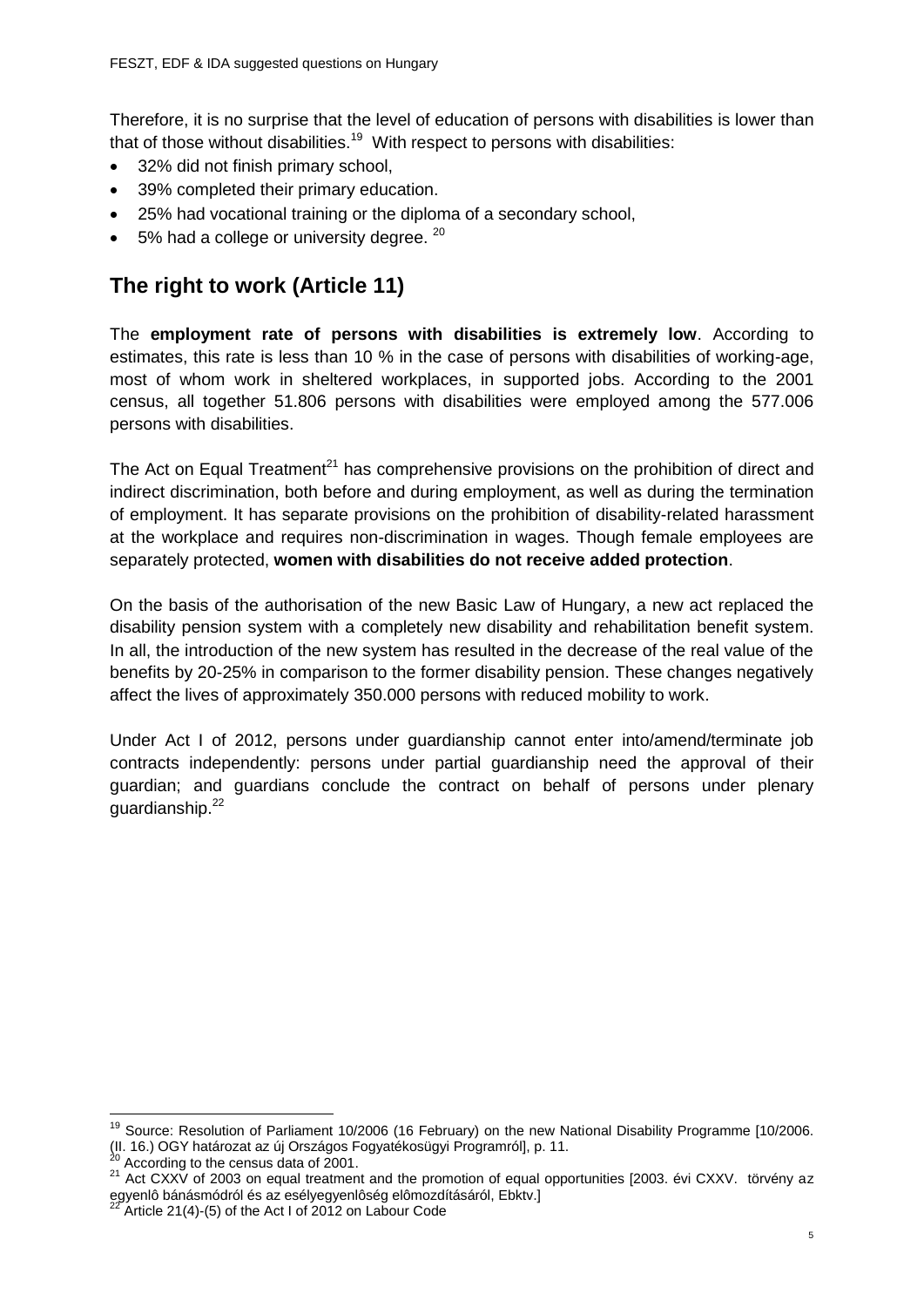# **Family Life and Motherhood (Articles 5, 12, 13, 16)**

### *Family life of women with disabilities*

Women with disabilities in Hungary face **legal, financial, physical and attitudinal barriers** with respect to living at home and founding a family of their own. Although support services are in place to assist with independent and family living, this amounts to help provided in a mere 10% of the everyday problems of the 10% of those grappling with these issues.

Hungarian family law regulations **are not supportive and encouraging of persons with disabilities founding a family,** exercising their role as parents or spouses. Besides not encouraging persons with disabilities to found a family, **in some areas statutory measures expressly impede it**. 23

**Hungary's Family Act<sup>24</sup> excludes women with disabilities** whose legal capacity is affected from

- **entering marriage or dissolving their marriage** (statutory provision even makes it possible for an outsider third party to file for divorce on behalf of persons with disabilities against their will)
- **from exercising parental supervision rights**
- **initiating restoration of parental rights**
- **from adoption**
- **from making their own decisions**, or at least influencing the decision with respect to **putting their own children up for adoption**.

**Having children is "acceptable" for persons with disabilities other than intellectual disability**, and therefore participating in reproductive procedures, adoption of minor children and foster parenting are only available for them. $25$ 

There is a lack of support services providing help for women with disabilities when raising their children.

### *Families of children with disabilities*

Families of children with disabilities in Hungary face **lack of livelihood and an adequate social welfare and support system**. Parents raising children with disabilities do not receive an income commensurate with their responsibilities. 80% of families with a member with intellectual disability claimed to **access no services** from the local government.<sup>26</sup> Since family members – especially women – have to provide care that is often required throughout the day, they are **bound to lose or give up their jobs** which leads to impoverishment and isolation, and increases their dependence on state benefits.

**<sup>.</sup>** <sup>23</sup> Boglárka Benkó, János Fiala and Gábor Gombos: "MDAC tanulmány a hazai jogszabályi környezet összhangjáról a CRPD-vel [Mental Disability Advocacy Center / MDAC/ Study on the Extent to Which the Hungarian Legislative Environment is in Compliance with CRPD], analysis commissioned by Hungary's National Disability Council (OFT), MDAC, 2008. (Only in Hungarian.)

<sup>24</sup> [Családjogi törvény] Act IV of 1952 on Marriage, Family, and Custody [1952. évi IV. törvény a házasságról, a családról és a gyámságról]

 $25$  Adoption: Article 47 (1), Act IV of 1952 on Marriage, Family and Guardianship, foster parenting: Article 54 (1, Act XXXI of 1997 on the Protection of Children and Guardianship Administration [1997. évi XXXI. Törvény a gyermek védelmérôl és a gyámügyi igazgatásról], Article 168 (5), reproductive procedures: Act CLIV of 1997 on Health

 $^{26}$  Questionnaire-based survey made in 2006–2007.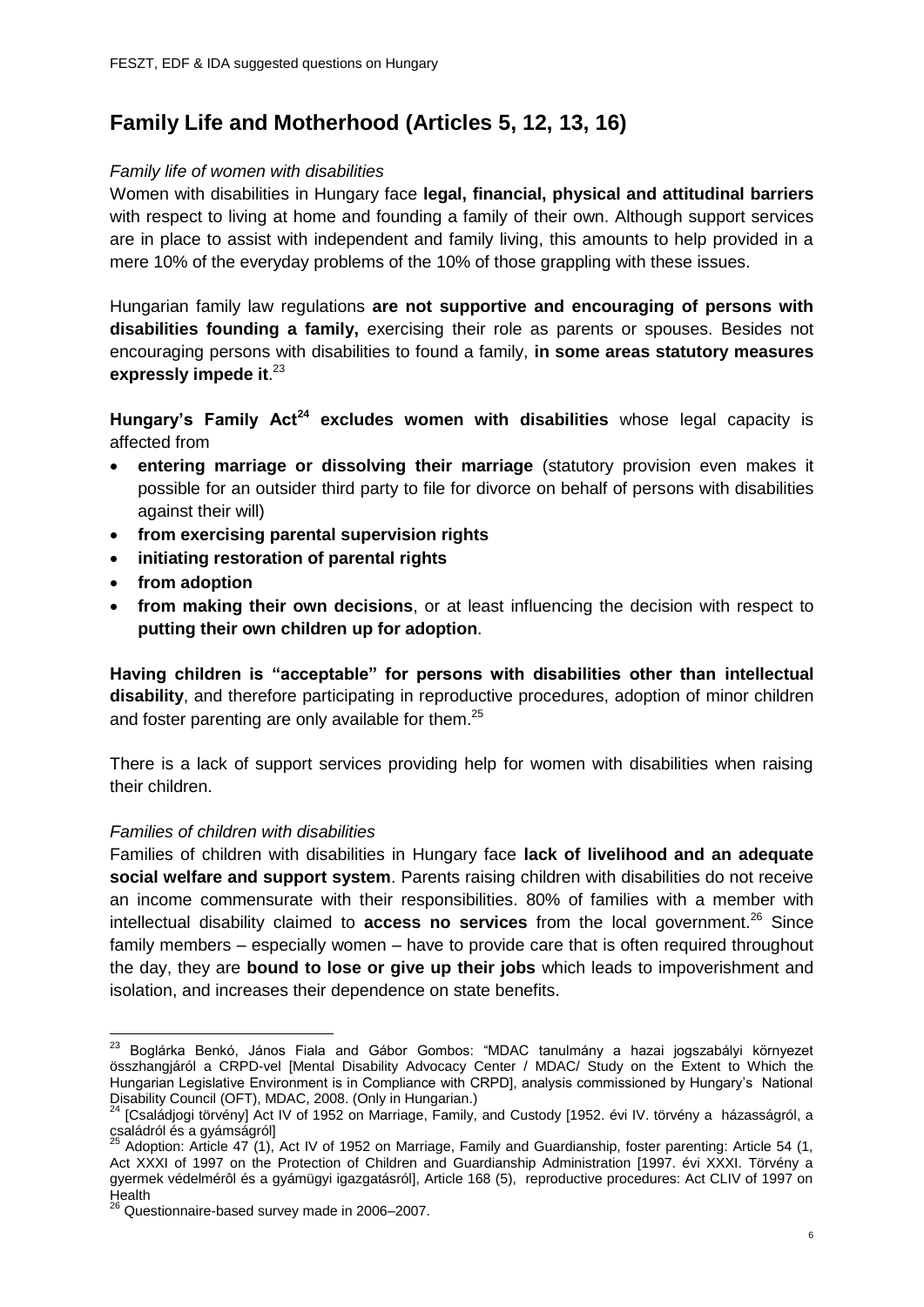In its Concluding Observations on Hungary, $27$  the Committee on the Rights of the Child expressed its concern "over the **high rate of children placed in alternative care**, often for financial reasons, many of them for a long period of time, including very young children and children with disabilities. It notes with regret that about half of these children are not in foster families, but institutions." An additional cause for concern is "the **extremely low quality of many institutions** and by the fact that children previously in state care subsequently are overrepresented among the homeless." With respect to children with disabilities the Committee expressed concern "about the **lack of an inclusion policy and integration mechanisms and inadequate assistance for children with disabilities**."

# **Health care, family planning (Article 12)**

## *Access to health care*

The right to physical and mental health is a fundamental right for everyone, enacted in the new Basic Law of Hungary. However, the above right is not properly upheld, regarding especially persons living with autism and intellectual disabilities due to **geographical inequalities, lack of personal and material conditions**, especially the **lack of special training of medical staff**, and the **lack of specialised health care providers**. Their right to health does not prevail, neither in the area of basic, nor in specialised health care (especially in the field of gynaecology and dental care).

**Screening tests aiming at prevention and early detection of medical disorders are not accessible to persons with severe disabilities**, and therefore are not carried out. This hits women with disabilities especially hard because they are **left without access to gynecological and breast screening tests**. Exemption from organised and mandatory screenings can be granted in the event of illness.<sup>28</sup>

According to Article 12(5) of the Act CLIV of 1997 on Health Care, patients under plenary guardianship cannot leave the hospital on their own decision; they need the approval of their guardian. Article 24(6) of the Act on Health Care declares that patients under plenary guardianship cannot exercise their right to access medical records.

# *Women in institutions*

**.** 

Women placed under plenary guardianship are not entitled to make decisions about their own lives, they can be **admitted to a social institutions or be subject to health interventions without their consent and against their will**. Placement in large institutions is typically favoured over services that support the participation of persons with disabilities in community life. Data over the past years prove that the dominance of large institutions is an unvarying trend. A total of 24.658 persons with physical or intellectual disabilities accessed residential services, of whom 22.970 persons lived in large social institutions, and only 1.688 persons are known to have resided in small residential homes.<sup>29</sup>

<sup>&</sup>lt;sup>27</sup> In English: <http://www.szmm.gov.hu/main.php?folderID=16268&articleID=30704&ctag=articlelist&iid=1>

<sup>28</sup> A publication produced under the EU DAPHNE project, Nôk, fogyatékosság és egészség [Women, Disability, Health]," contains the find ings of a Hungarian study on health care provision for women with disabilities and the violence suffered therein

<sup>&</sup>lt;sup>29</sup> Source: Central Statistical Office [Központi Statisztikai Hivatal, KSH] 2008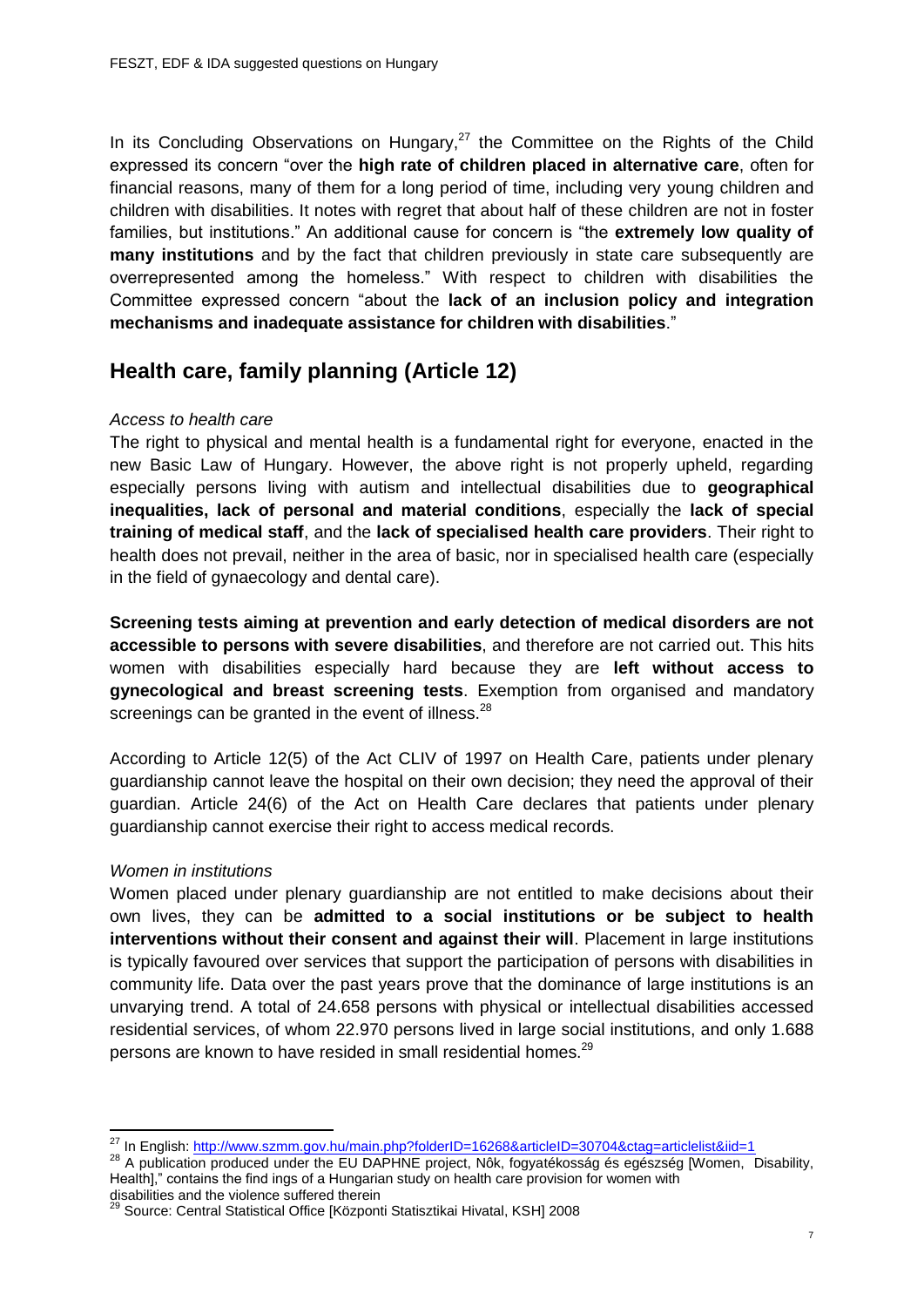On average, the number of persons living in one institution is 95 persons in a home for persons with disabilities, and 132 for psychiatric patients, but a psychiatric institution where 720 persons live together also exists.

**80–100% of adults living in patient care homes** for persons with psychosocial disabilities are deprived of their rights and live under quardianship.<sup>30</sup>

An OHCHR Thematic Study on enhancing awareness and understanding of the CRPD has noted that "**legislation authorizing the institutionalisation** of persons with disabilities on the grounds of their disability **without their free and informed consent must be abolished**. This must include the repeal of provisions authorizing institutionalisation of persons with disabilities for their care and treatment without their free and informed consent, as well as provisions authorizing the preventive detention of persons with disabilities on grounds such as the likelihood of them posing a danger to themselves or others, in all cases in which such grounds of care, treatment and public security are linked in legislation to an apparent or diagnosed mental illness."31

The de-institutionalisation strategy was adopted by the Government on 21 July 2010 (by the 1257/2011 Government Decree) with a time-frame of 30 years for implementation. In its strategy, the Government promotes the development of community-based services, but at the same time supports the establishment of large residential institutions for 50 or more habitants.

### *Violence against women in health & social care institutions*

**.** 

According to independent reports, $32$  ill treatment and abuse is a common phenomenon in institutional care. As numerous international studies have found, **women with disabilities are more vulnerable to sexual harrasment than other women**. This holds true for women living in custodial institutions in particular. In spite of this, no national or institutional surveys have been conducted in this area at custodial institutions for persons with disabilities in Hungary.

A report to the authorities by two previously dismissed orderlies triggered a criminal investigation and internal inquiry into events that took place at the Home for Psychiatric and Disabled Patients in Kiskunhalas. The two female orderlies alleged that several of their coworkers beat up and humiliated patients at the locked psychiatric unit, forcing some of them to engage in sexual games. They reported the problem to the director but there was no change. A Mental Health Interest Forum press release stated: "The **abuse of psychiatric patients**, their **wrongful treatment**, lack of respect for patients' legal right to freedom of decision, unnecessary and often **harmful institutional control are everyday practice in some psychiatric care and social welfare institutions**. Patients who are vulnerable frequently dare not complain: they are afraid of retaliation by institution staff. Oversight of such practices is inadequate: **the practice of judicial inspection is formal, patients can** 

<sup>&</sup>lt;sup>30</sup> Mental Health Interest Forum (PÉF): "Az értelmi fogyatékosok szociális gondozó otthonaiban élô betegek emberi jogai [The Human Rights of Patients Care Homes For Mentally III]"<br>31 A/LIDO 40.00 CAR CO Ratients Care Homes For Mentally III]"

<sup>31</sup> [A/HRC/10/48,](http://www2.ohchr.org/english/bodies/hrcouncil/docs/10session/A.HRC.10.48.pdf) 26 January 2009, para 49; see also OHCHR Information note no 4, "The existence of a disability can in no case justify a deprivation of liberty." [http://www.ohchr.org/EN/UDHR/Documents/60UDHR/detention\\_infonote\\_4.pdf](http://www.ohchr.org/EN/UDHR/Documents/60UDHR/detention_infonote_4.pdf)

The Ombudsman has carried out several investigations in residential institutions. (AJB 3330/2010., AJB 4304/2010., AJB 4906/2010., AJB 3167/2011.)

In 2010, the Hungarian Civil Liberties Union delievered a monitoring program, investigating the living conditions in several large residential institutions in Hungary. The reports can be found at: [http://tasz.hu/betegjog/tasz](http://tasz.hu/betegjog/tasz-jelentese-palfai-fogyatekos-szemelyek-otthonarol)[jelentese-palfai-fogyatekos-szemelyek-otthonarol](http://tasz.hu/betegjog/tasz-jelentese-palfai-fogyatekos-szemelyek-otthonarol)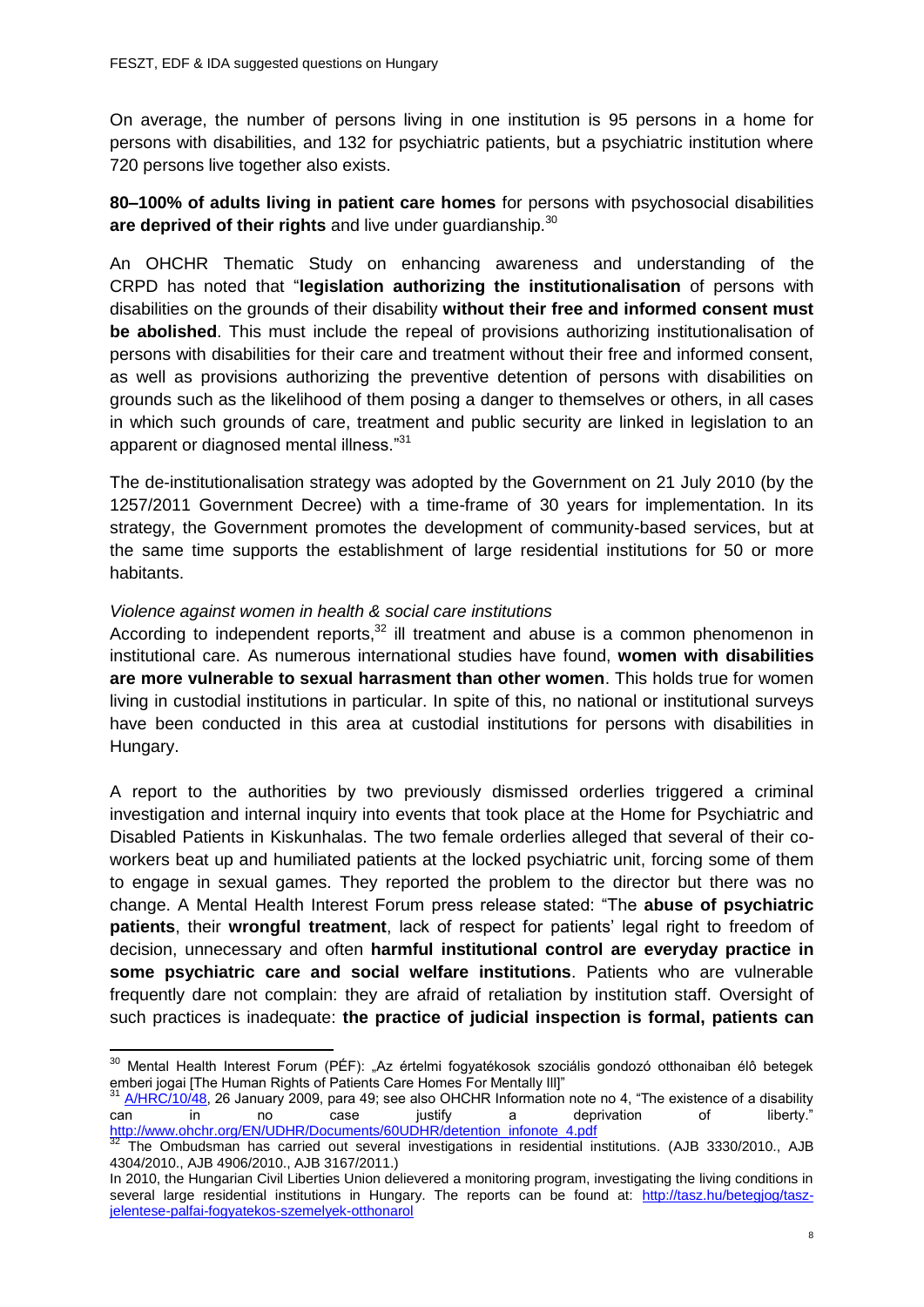**be detained in locked psychiatric units without access to legal protection**, civil society oversight is rudimentary, and there are institutions which refuse entry to patients rights group representatives."33

Internal and independent inquiries maintain that the abuses alleged by media reports did not in fact occur. The investigation is currently still ongoing, with the public prosecutor's office – contrary to the findings of the local government investigation – having issued warrants for the preliminary arrest of three persons to date.

## *Family planning*

Women with disability are in a multiple disadvantageous situation as expectant, pregnant women or mothers raising their children. It is not only so because certain fundamental support services like, for example, counseling to facilitate the bringing up of their children, education or practical support to help with infant's care, the enhanced attention and support of the pediatrician or the district nurse, are not ensured to them, but also because, in the general opinion of health-care professionals, disabled parents are not suitable for giving birth to and taking care of and educating children. As a result of that, **the health-care staff either openly or covertly tries to dissuade women with disability from starting a family** in numerous cases without even having any concrete ideas about their self-supporting abilities or respecting their rights of self-determination, which is a severe violation of their human dignity. This fact is currently not supported by any research or court decisions, but professionals and activists working in the disability field regularly meet such cases and complaints.

As an example, it can be mentioned that the specific preparation of visually impaired mothers for child care started only a few years ago in Hungary, but this service is available in only one location in the entire country, namely at the Group of Primary Rehabilitation for the Blind within the National Institute of the Blind.

In the case of adoption, persons with physical or sensory disability theoretically have equal opportunities with the non-disabled applicants, but their disability appears as a great risk factor in the practice of considerations and environmental studies compiled by the guardianship authorities. It has happened that a visually impaired couple was only allowed to adopt an older child, arguing that they would not be able to provide sufficient care to an infant.

### *Forced sterilisation*

On the basis of the provisions of the Health  $Act<sup>34</sup>$  (emergency and involuntary treatments) and Criminal Code (forced medical treatment), **the involuntary treatment, including sterilisation, of women with psychosocial disabilities (psychiatric patients) can be delivered without the informed consent of the person concerned**. Persons with intellectual disability almost never initiate their own sterilisation. In the decisive majority of

  $^{33}$  Mental Health Interest Forum (PÉF) press release, 26 January 2010. (Only in Hungarian.)

<sup>34</sup> Article 187, Act CLIV of 1997 on Health [Az egészségügyrôl szóló 1997. évi CLIV. törvény] Based on final court judgment, this is done subsequently to the onset of fertility, "if employing another form of contraception is not possible or not recommendable for health reasons, and a) the person deprived of legal capacity is unfit to raise children, and performing the procedure is in conformity with the will of the person deprived of legal capacity, b) the child born of the pregnancy would, in medical likelihood, suffer from severe disability, and performing the procedure does not conflict with the will of the person deprived of legal capacity, or c) a pregnancy would be of immediate danger to the woman's life, bodily integrity and health."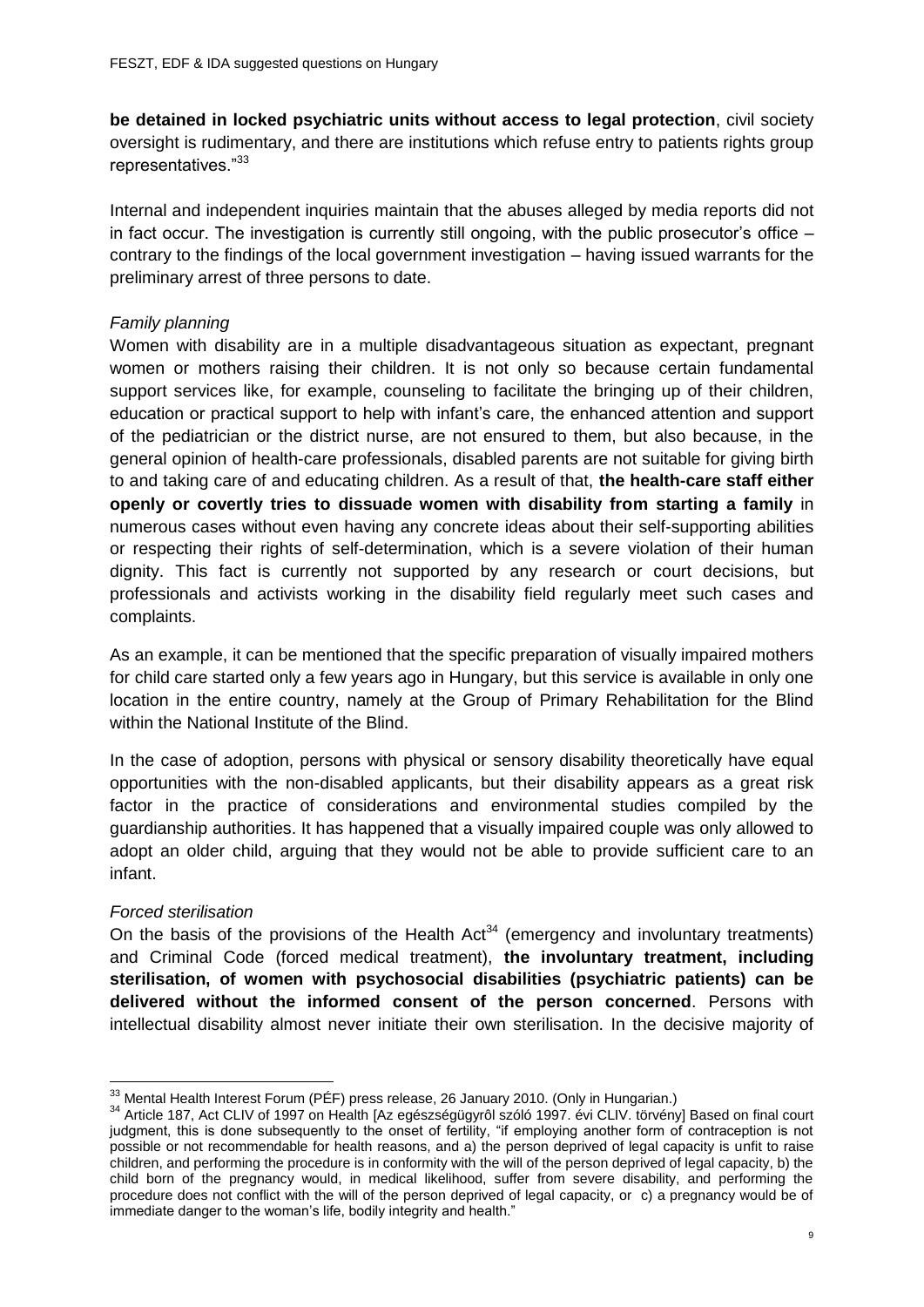cases, the application is submitted not by the person concerned but by their legal representative.

# **Equality before the law (Article 15)**

In Hungary, women **with disabilities can be deprived of their legal capacity and placed under full or partial guardianship** by the court. In 2011, 57.000 persons with disabilities lived under guardianship,<sup>35</sup> the majority of whom were deemed legally incapable and were under plenary guardianship. The Hungarian civil law does not provide for any legal mechanism that would support women with disabilities in taking care of their own affairs.

Hungarian legislation governing legal capacity entails **the denial of exercise of both procedural and substantive rights**. It excludes women with disabilities who have been deprived of their legal capacity from their

- **right to political participation** (e.g. right to vote)
- **right to live in the community and choose their residence** (e.g. they can be admitted to a social institutions against their will)
- **right to marry and right to family**
- **protection of personal integrity** (e.g. to exercise informed consent for health interventions)
- **right of access to justice.**

Provisions of the law with respect to private prosecution in criminal procedure set forth that **the guardian has the right to decide whether or not to go to court with respect to matters involving light bodily harm and violation of the secrecy of correspondence**. A study by the Mental Disability Advocacy Center concluded that "it is our experience that light bodily harm is an offence typically perpetrated against large numbers of persons with psycho-social disability living in community, but an even greater number are victimised in residential institutions. However, taking legal action is contingent on the guardian's consent, without his/her taking action it is not possible to go to court of law. In other procedures involving public prosecution, a person under guardianship cannot file motions, and, further, the law, citing "physical or intellectual disability,"<sup>36</sup> expressly **excludes hearing witnesses** about whom the court believes that correct testimony cannot be expected."37

**<sup>.</sup>**  $35$  According to the figures of the National Judicial Office

<sup>36</sup> Article 81 (1) (c), Act XIX of 1998 on the Code of Criminal Procedure [1998. évi XIX. Törvény a büntetôeljárásról]

<sup>37</sup> Boglárka Benkó, János Fiala and Gábor Gombos: "MDAC tanulmány a hazai jogszabályi környezet összhangjáról a CRPD-vel [Mental Disability Advocacy Center / MDAC/ Study on the Extent to Which the Hungarian Legislative Environment is in Compliance with CRPD], analysis commissioned by Hungary's National Disability Council (OFT), MDAC, 2008. Only in Hungarian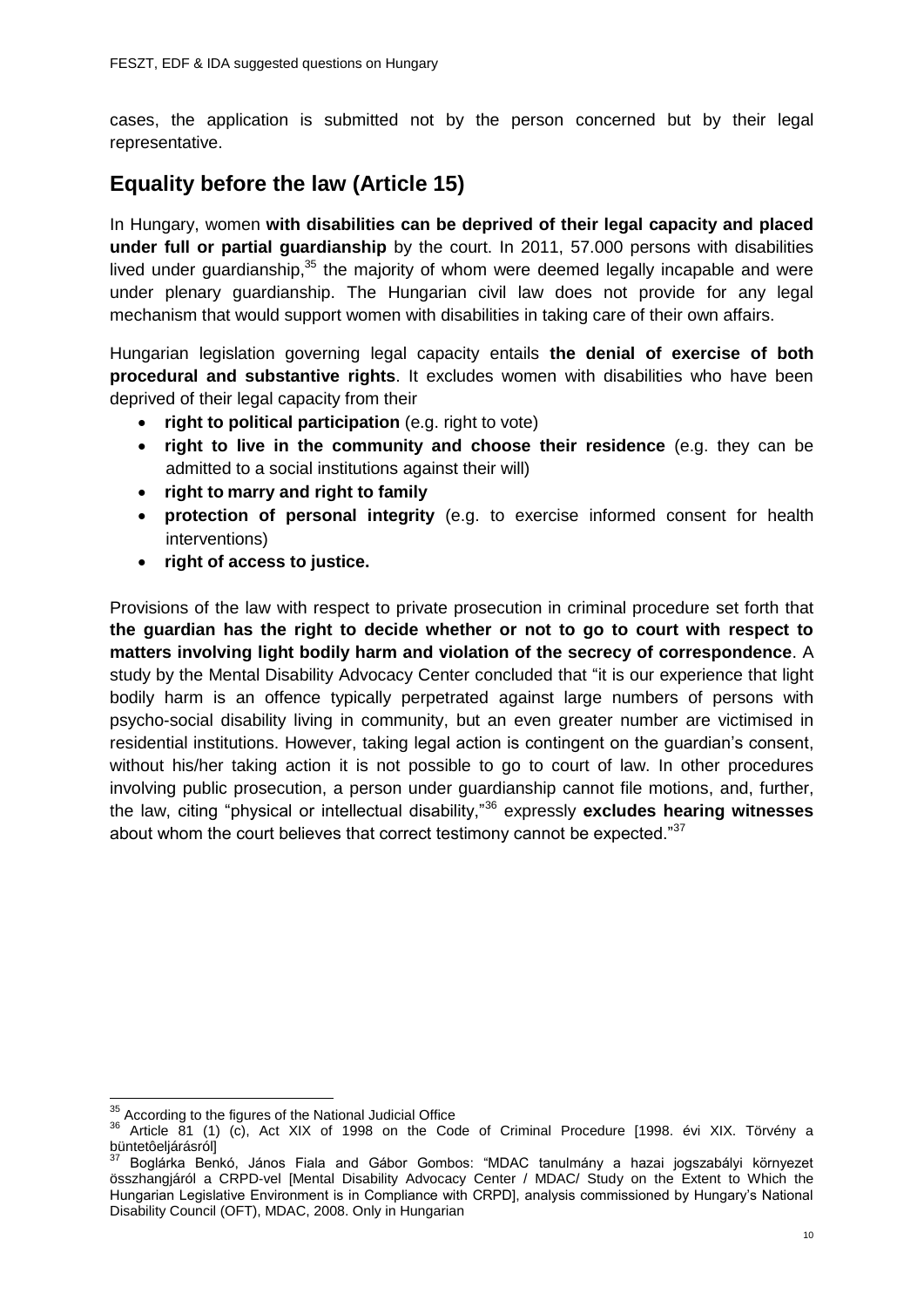# **Suggested questions for the list of issues:**

## **Articles 2, 3, 4, 5**

- How does the Hungarian Government intend to bring the definition of persons with disabilities in compliance with Article 1 of the UN Convention on the Rights of persons with Disabilities, in particular to cover all categories of disability, including persons with psychosocial disabilities?
- How does the Hungarian Government ensure the effective involvement of women with disabilities and their representative organisations in the development of legislation, policies and decision making processes concerning them (also in accordance with Article 4(3) of the CRPD)?
- What kind of legislative actions and policy measures has the Hungarian Government taken in order to recognise and give effect to the rights of women and girls with disabilities, provide equal opportunities and to eliminate discrimination in this area?
- What steps are being taken to address the heightened risk for girls and women with disabilities of becoming victims of violence, abuse and exploitation in institutions, in the community and in the home? What measures are being adopted to ensure that both services and information for victims are made accessible to women and girls with disabilities?

# **Article 10**

 What measures are being taken to guarantee the implementation of inclusive education in the law and practice? Please provide statistics of the number of girls and boys with disabilities attending the following mainstream schools: primary school, middle school, highs school and the rate of success and completion of schooling.

# **Article 11**

 What kind of measures has the Hungarian Government taken to increase employment and vocational opportunities for women with disabilities in the open labour market? In particular, what steps has the Hungarian Government taken to involve women with intellectual disabilities as employees on an equal basis with others into the open labour market?

# **Articles 12, 16**

- What steps are being taken to abolish the legal provision in Act CLIV of 1997 on Health which permits for the forced sterilisation of women with disabilities who are restricted or deprived of their legal capacity?
- What measures are envisaged to ensure that all medical treatment and interventions are based on the individual's full and informed consent and that consent cannot be substituted by a third party?
- What services are in place to reach out and educate women and girls with disabilities about sexual and reproductive health, including STIs, and to ensure their access to health and sexual and reproductive health services?

### **Articles 13, 16**

 Has the Hungarian Government yet reviewed the regulations that allow the involuntary treatment of persons with psycho-social disabilities and what kind of measures has the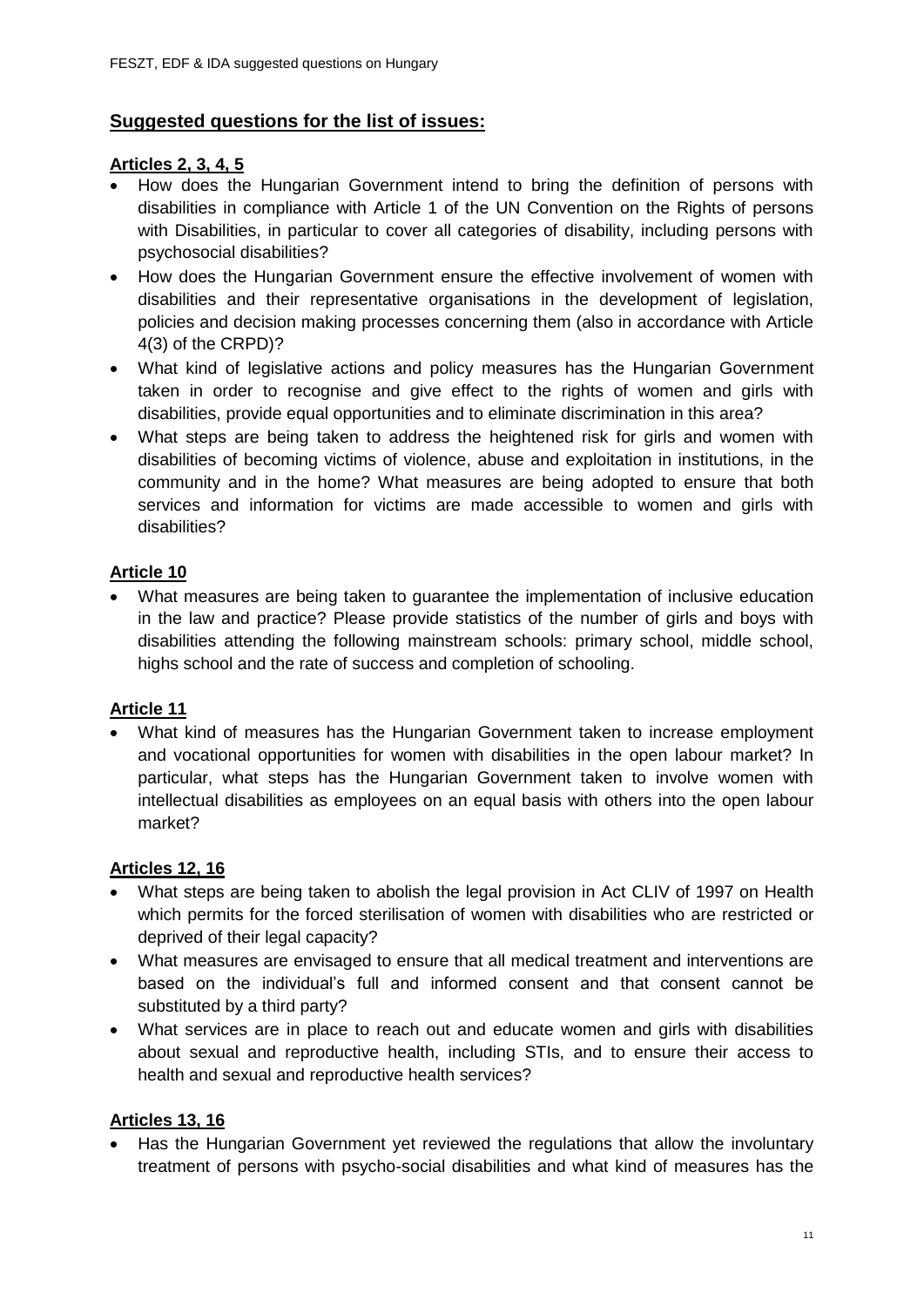Government taken to eliminate the above practice of deprivation of liberty on the basis of disability (also in accordance with Article 14 of the CRPD)?

- Please provide detailed information on the objectives, interim benchmarks, budget allocation and monitoring for the implementation of the thirty year de-institutionalisation strategy including the development of community based services and services of personal assistance in both urban and rural areas. Are organisations of persons with disabilities involved in the development of this plan and are they participating in the monitoring and evaluation of its implementation? What are the reasons for the establishment of large residential institutions for 50 and more habitants?
- What kind of measures has the Hungarian Government taken in order to guarantee adequate assistance for families raising a child with disabilities and to support them in their child-rearing responsibilities to prevent the separation of children from their families and their placement in institutions?

# **Articles 7, 15**

- What kind of measures has the Hungarian Government taken to repeal guardianship legislation and to ensure for women with disabilities the exercise of their full legal capacity on their own or with support in accordance with article 12 of the CRPD? How will the Government review the draft Civil Code to ensure it respects the letter and spirit of Article 12 of the CRPD, and ensure the active participation of, and meaningful consultation with organisations of persons with disabilities in this process?
- What kind of measures has the Government taken to recognise without discrimination the individual decision-making capacity of persons with disabilities and the authoritativeness of their written declarations?
- What steps are being taken to repeal exclusions on women with disabilities whose legal capacity has been restricted from the right to vote which is in violation of the right to political participation as set out in Article 7, CEDAW and Article 29, CRPD?<sup>38</sup>
- Please provide information on the steps taken by the Government in order to guarantee for all persons with disabilities the right to vote by secret ballot on an equal basis with others through the implementation of accessible measures.

 $\overline{a}$ This is confirmed in OHCHR thematic study on participation in political and public life by persons with disabilities which explicitly states that there is no reasonable restriction nor exclusion permitted regarding the right to political participation of persons with disabilities, A/HRC/19/36, 21 December 2011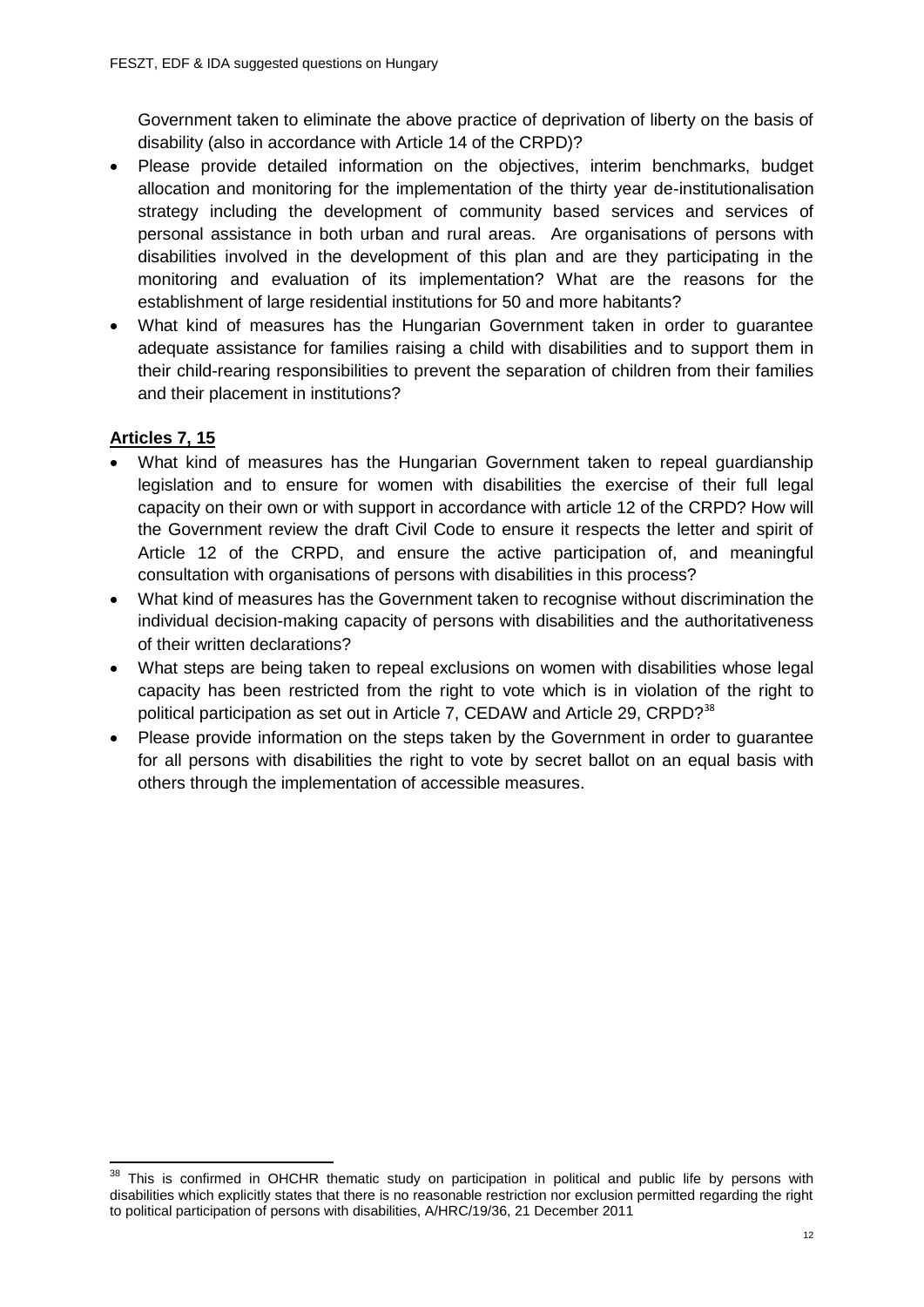## **ANNEX I - Disability references in State report and Concluding Observations with respect to Hungary**

#### **[State report](http://www2.ohchr.org/english/bodies/cedaw/docs/54/CEDAW-C-HUN-7-8.pdf)**

#### **Selected disability references in the state report:**

#### *Work done by the Equal Treatment Authority*

89. Similarly to former years, in 2009, the rights related to equal treatment were infringed in the field of employment in the greatest number (21) followed by gender (6), age (5), differing opinion (4), maternity, ethics (2-2), sexuality and trade unionism (1-1). The Authority found discrimination in 17 cases in relation to age (6), **disability (3)**, ethnic origin and colour of the skin (3), maternity, political views and sexuality while it established multiple discrimination in two cases. From among the 48 cases, 30 were linked to business associations, while the remaining ones led to sanctions against municipalities, institutions and public authorities.

95. In the area of goods and services, the Authority established discrimination in 17 cases in 2009. Out of them, 6 cases concerned age, **3 on disability**, 2-2 cases ethnic minority and sexuality and 1-1 motherhood/fatherhood (5.9%), political views or another status of the complainant. One case implied multiple discrimination (belonging to an ethnic group and colour). The Authority established discrimination in all 17 cases – one case implied harassment as well. 12.5% of the procedures initiated within the framework of claims of public interest were launched because of gender.

180. The court considers the person as unable to express his/her will if he is incapacitated when the crime is committed and does not have abilities in the field of sexual life, that could make the establishment of the type and significance of the act possible. Such a condition of the abused may be temporary (e.g. faint, drunkenness, state generated by drugs) or permanent (e.g. **mental diseases or defects**). In such cases, punishment shall not be excluded even by the agreement to the act.

#### Concluding Observations of the Committee Economic, Social and cultural Rights [E/C.12/HUN/CO/3,](http://uhri.ohchr.org/document/index/22a9b0c5-2d1c-44f8-b1f2-3d9470cce4fa) 2008

12. The Committee notes with concern that, despite special support schemes in place to promote employment opportunities for persons with reduced working capacity, a very high percentage of **persons with disabilities** is still unemployed.

27. The Committee is deeply concerned about the high number of Roma children segregated in separate schools, such as special remedial schools for **children with mental disabilities**, or in separate substandard "catch-up" classes within schools, and that mainstream schools frequently put pressure on Roma parents to apply for private student status for their children. It is also concerned about the high dropout rate among Roma students at the secondary level and about their low enrolment in higher education.

35. The Committee recommends that the State party further intensify its efforts to integrate **persons with disabilities** into the labour market and the education and professional training systems, to make all workplaces and educational and professional training institutions accessible for **persons with disabilities**, and to provide detailed information on the results of the National Disability Programme and action plans in its next periodic report.

47. The Committee recommends that the State party intensify its efforts to address the socioeconomic causes of **mental health problems** and suicide and strengthen the provision of psychological counselling services at the local level, as well as training of health professionals on the causes and symptoms of depression and other **mental health problems**. It also requests the State party to include a section on the mental health status of the population in its next periodic report.

24. The Committee notes with concern that every sixth man and every eleventh woman in the State party has **mental health problems** and that the suicide rate in the State party is among the highest in the world, especially among women.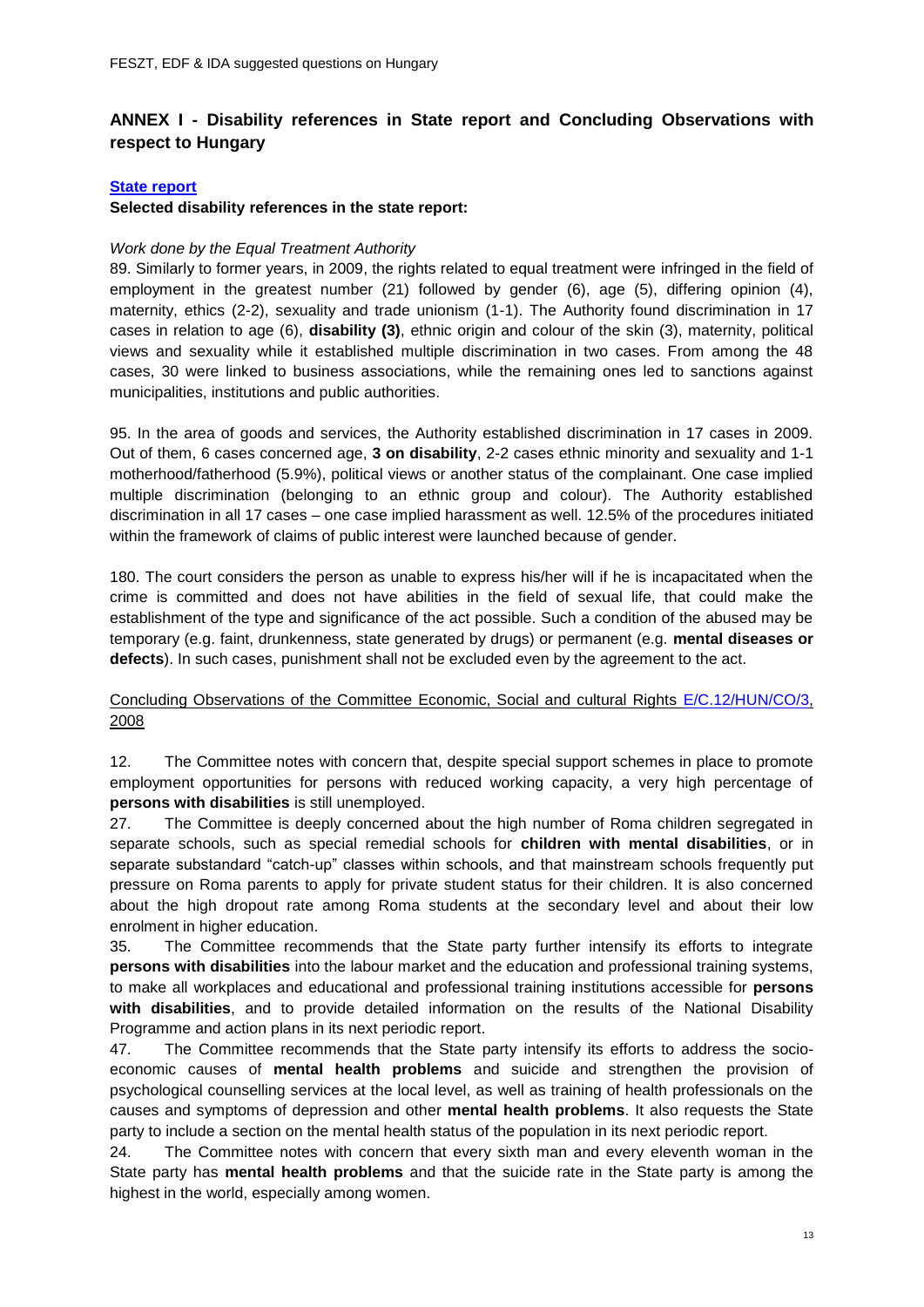#### Concluding Observations of the Committee on the Rights of the Child, [CRC/C/HUN/CO/2,](http://uhri.ohchr.org/document/index/93669dca-fcbb-4bf1-b7c7-e696bd5ad815) 2006

#### *Data collection*

15. The Committee considers that the availability of statistical data is essential in order to identify and combat direct and indirect discrimination as well as devise and implement targeted positive action programmes and subsequent measures for monitoring progress achieved. In this respect, it again notes with concern that the Data Protection Act impedes the compilation of disaggregated statistics, especially with regard to most vulnerable groups of children, such as minority children; in particular Roma, **disabled children**, asylum-seeking children and children in conflict with the law.

#### *Separation from parents*

30. The Committee is concerned about the high rate of **children placed in alternative care**, often for financial reasons, many of them for a long period of time, including very young children and **children with disabilities**. It notes with regret that about half of these children are not in foster families but in **institutions**. The Committee is particularly worried about the considerable overrepresentation of Roma children among children in institutions. The Committee is also very concerned that not enough efforts are made to return children to their families as soon as possible.

#### *Children with disabilities*

39. The Committee is concerned about the lack of an inclusion policy and integration mechanisms and inadequate assistance for **children with disabilities**.

40. The Committee recommends that the State party:

(a) Ensure implementation of the Standard Rules for Equalizing the Possibilities for **Persons with Disabilities**, adopted by the United Nations General Assembly on 23 December 1993;

(b) Pursue efforts to ensure that **children with disabilities** exercise their right to education to the maximum extent possible and facilitate inclusion in the mainstream education system;

(c) Undertake greater efforts to make available the necessary professional (i.e. **disability specialists**) and financial resources, especially at the local level, and to promote and expand community-based rehabilitation programmes, including parent support groups;

(d) Pursue further efforts to avoid the marginalisation and exclusion of **children with disabilities and of children with disabled parents**.

#### *Standard of living*

45. The Committee takes notice of the reform of the family allowance system, including an evident increase of benefits for children. The Committee remains concerned about the high number of families living in poverty and the even higher number of single parent families, families with three or more children and families caring for a child with severe disabilities. In particular the Committee is concerned about the predominance of the Roma population amongst the poor and the difficulty for this population to evade economic hardship because of unemployment, segregated settlements and educational deficits caused to a large extent by discrimination.

46. The Committee recommends that the State party:

(a) Thoroughly examine the effects of the new family allowance system with a view to ensure that every child enjoys the right to an adequate standard of living:

(b) Strengthen, if necessary, the efforts to improve the standard of living of disadvantaged children, particularly those living in single parent families, families with three or more children and **families caring for a child with severe disabilities**; and

(c) Provide material assistance and support capacity building programmes in order to protect children against the detrimental impact of deficient living conditions.